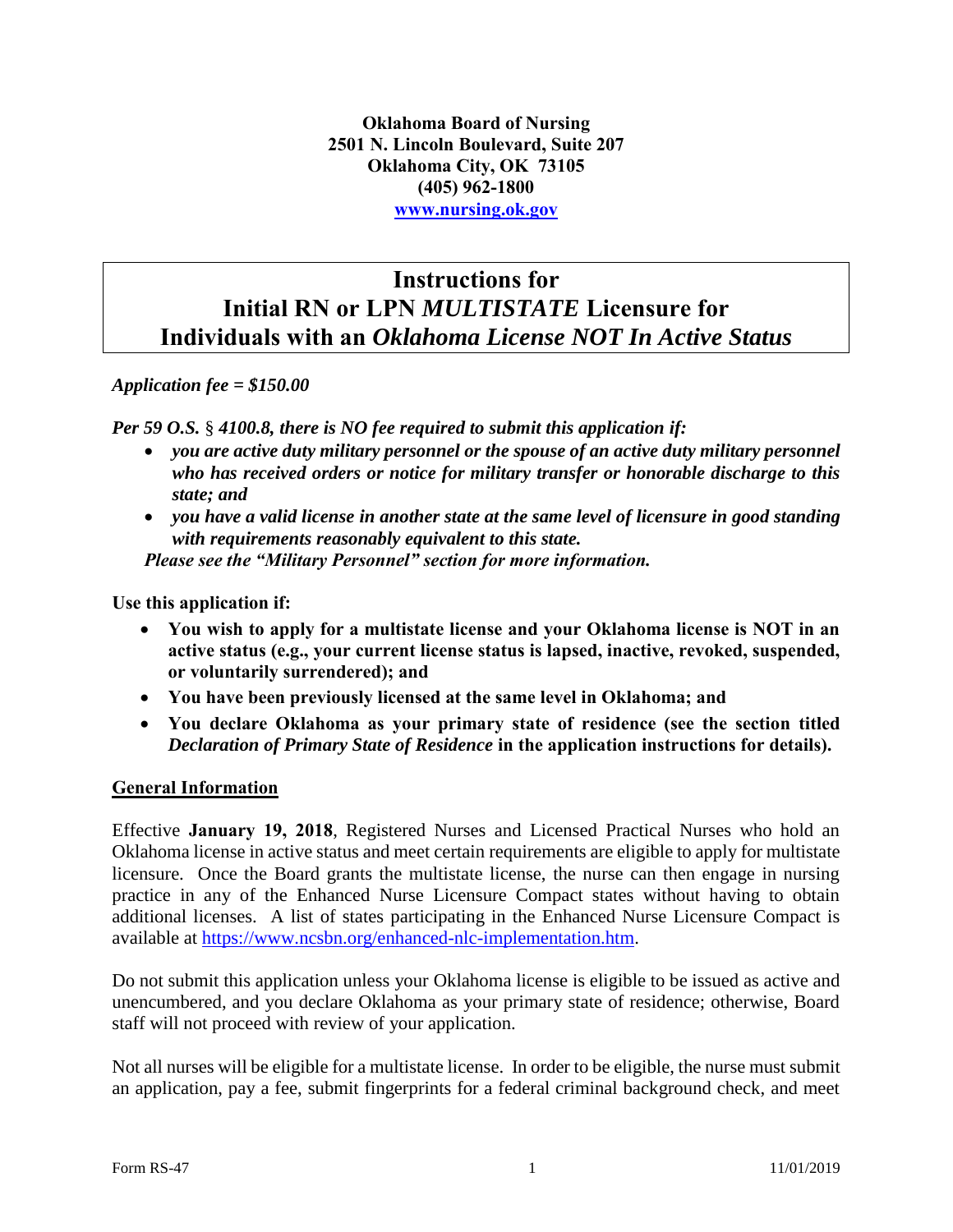the requirements listed in the following section. To determine whether you meet the requirements for the multistate license, Board staff may request additional information. **Only submit an application if you meet all requirements listed as fees are non-refundable.** 

Your application for a multistate license will be reviewed to determine if you meet the criteria for issuance of a multistate license. If you **do not meet** the criteria for a multistate license but you **do meet** the criteria for a single-state license, this application can be converted to an application for a single-state Oklahoma license, if you check the "YES" box in the application. Please note that if you do not meet the criteria for a multistate license and you check the "NO" box, indicating you do not want your application converted to a single-state Oklahoma license, **your application fee will not be refunded.** 

Persons employed in nursing WITHOUT a valid Oklahoma nursing license are notified to cease employment in nursing immediately until a valid nursing license is issued. Continued employment in nursing WITHOUT a valid nursing license will be considered in violation of the provisions of the Oklahoma Nursing Practice Act. Orientation to an RN/LPN position is considered nursing practice and requires a current Oklahoma nursing license.

## **PLEASE READ THESE INSTRUCTIONS CAREFULLY BEFORE COMPLETING THE APPLICATION**

**APPLICATIONS ARE AVAILABLE FOR SUBMISSION ONLINE THROUGH [https://pay.apps.ok.gov/nursing/licensing/app/index.php.](https://pay.apps.ok.gov/nursing/licensing/app/index.php)** You may request a paper copy by submitting a written request for such to the Board office. You must include a self-addressed, prepostage-paid 8 ½ x 11 inch return envelope (\$1.06 postage cost) for Board staff to return a paper copy of the application.

**Forms referenced may be found in the Forms/Applications link on the Board's website.**

# **REQUIREMENTS for INITIAL RN or LPN MULTISTATE LICENSE for INDIVIDUALS with an OKLAHOMA LICENSE NOT IN ACTIVE STATUS**

**Requirements for multistate licensure:** In order to be eligible for a multistate license, the RN or LPN applying for a multistate license with the Oklahoma license not in an active status must meet the following requirements:

- 1. Meets Oklahoma's qualifications for licensure or renewal of licensure, as well as all other applicable state laws;
- 2. Has graduated or is eligible to graduate from a licensing-board-approved RN or LPN/VN prelicensure education program:

**OR**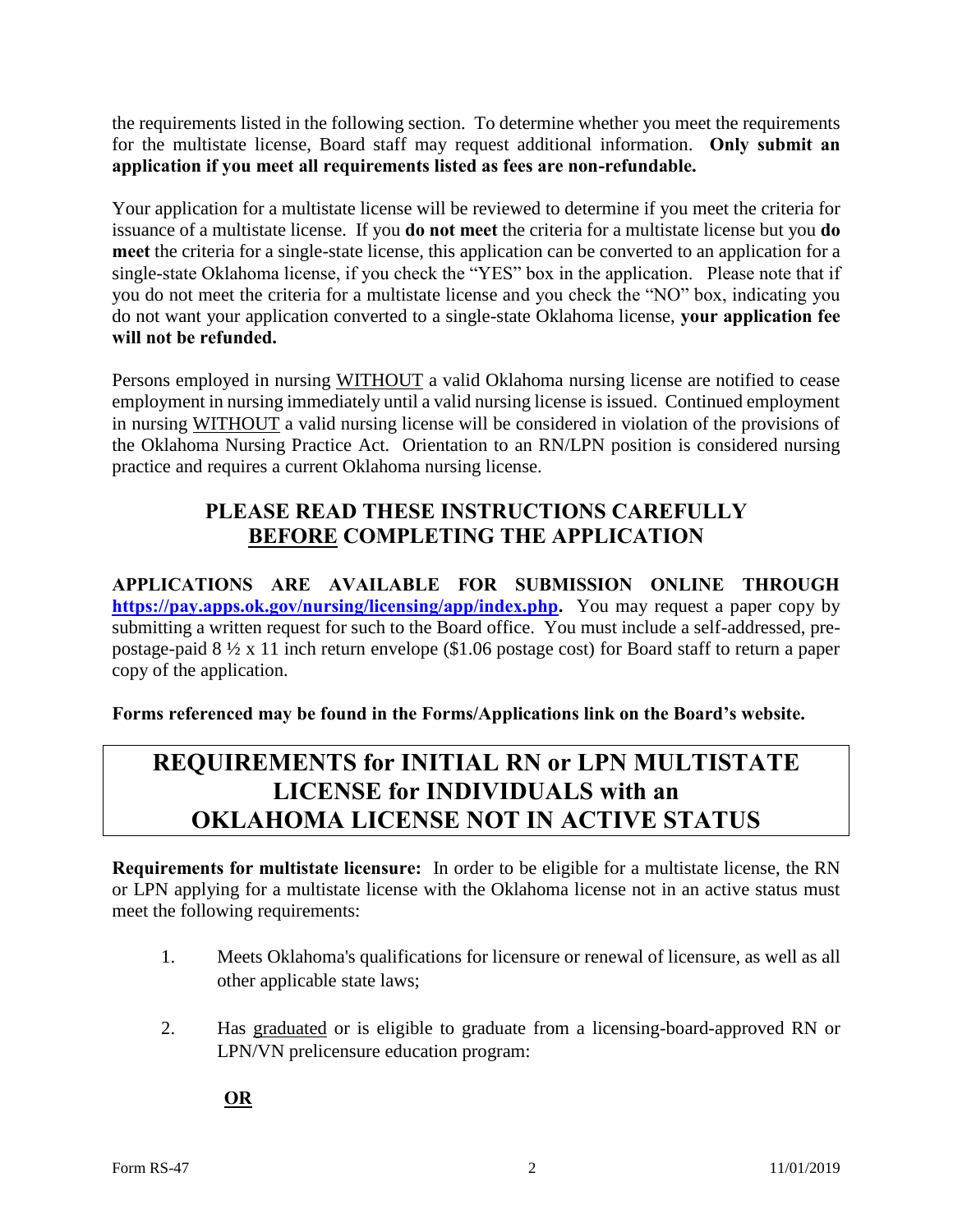Has graduated from a foreign RN or LPN/VN pre-licensure education program that

- a. has been approved by the authorized accrediting body in the applicable country and
- b. has been verified by an independent credentials review agency to be comparable to a licensing-board-approved pre-licensure education program;
- 3. Has successfully passed an English proficiency examination that includes the components of reading, speaking, writing and listening, if a graduate of a foreign pre-licensure education program, not taught in English or if English is not the individual's native language;
- 4. Has successfully passed an NCLEX-RN<sup>©</sup> or NCLEX-PN<sup>©</sup> Examination or State Board Test Pool Examination, as applicable;
- 5. Is eligible for or holds an active, unencumbered license;
- 6. Has submitted, in connection with an application for initial licensure or licensure by endorsement, fingerprints or other biometric data for the purpose of obtaining criminal history record information from the Federal Bureau of Investigation and the Oklahoma State Bureau of Investigations;
- 7. Has not been convicted or found guilty, or has entered into an agreed disposition, of a felony offense under applicable state or federal criminal law;
- 8. Has not been convicted or found guilty, or has entered into an agreed disposition, of a misdemeanor offense related to the practice of nursing as determined on a caseby-case basis;
- 9. Is not currently enrolled in an alternative program;
- 10. Is subject to self-disclosure requirements regarding current participation in an alternative program;
- 11. Has a valid United States Social Security number; and
- 12. Declares Oklahoma as the primary state of residence.

When the Board office receives your application, the staff will review both your application and licensure records already on file to ensure that you meet all requirements for a multistate license. Please be aware that if the Board staff are not able to verify through your application and licensure records that you meet all requirements, they may request additional information from you.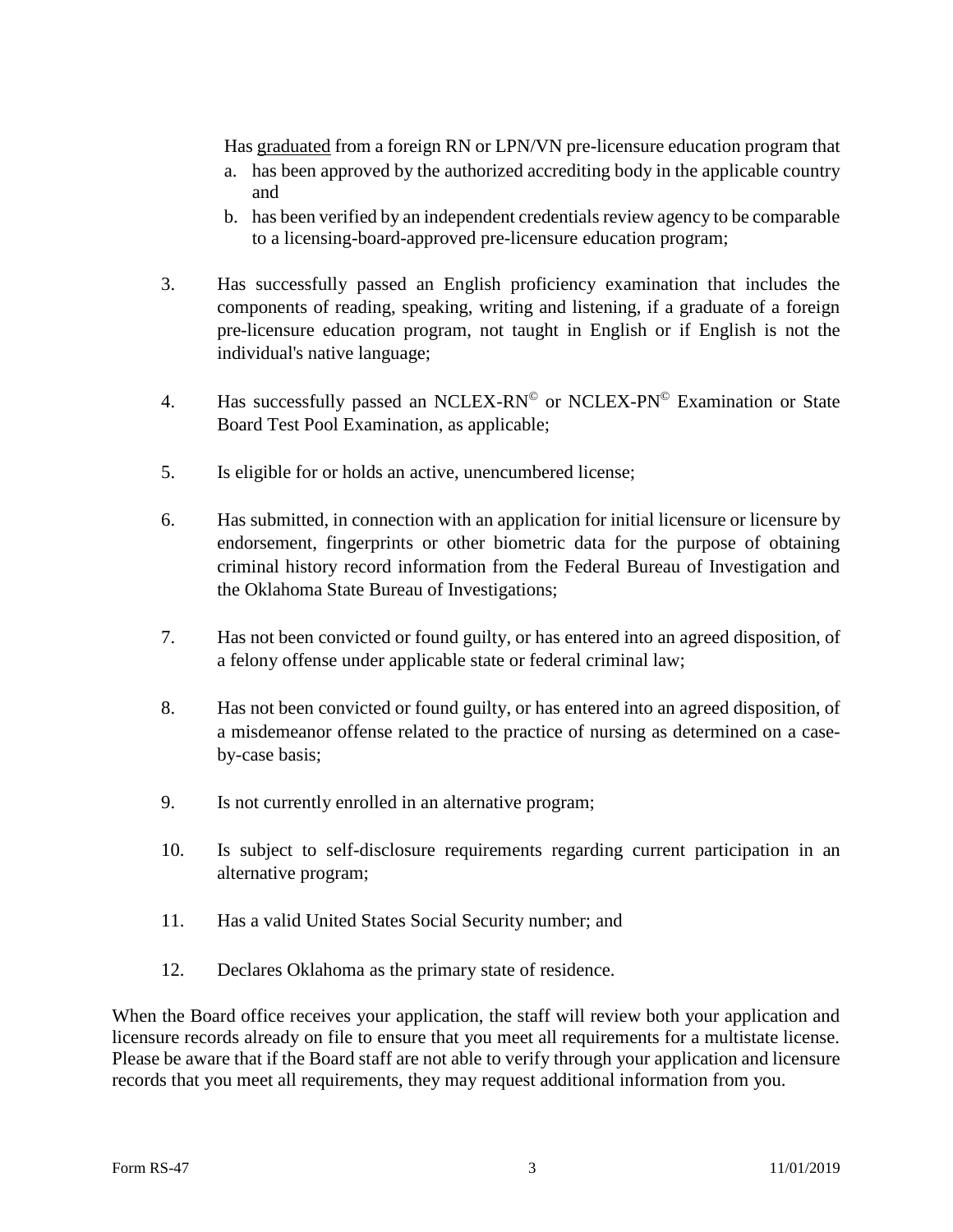**Verification of citizenship status:** State law requires the Board of Nursing to issue a license only to U.S. citizens, nationals and legal permanent resident aliens. Qualified alien applicants must present, *in person*, valid documentary evidence of:

- 1. A valid, unexpired immigrant or nonimmigrant visa status for admission into the U.S.;
- 2. A pending or approved application for asylum in the U.S.;
- 3. Admission into the U.S. in refugee status;
- 4. A pending or approved application for temporary protected status in the U.S.;
- 5. Approved deferred action status; or
- 6. A pending application for adjustment of status to legal permanent residence status or conditional resident status.

Applicants in the above six categories will only be eligible to receive a license card that is valid for the time period of their authorized stay in the U.S., or if there is no date of end to the time period of their authorized stay, for one year. The license card is required to indicate that it is temporary. The information will be verified through the Systematic Alien Verification for Entitlements (SAVE) Program, operated by the U.S. Department of Homeland Security. **Verification of continuing qualifications for practice:** 

- **a. If your nursing license has not been in an active status for less than five (5) years**, you must demonstrate continued qualifications for practice through completion of one or more of the following requirements within the last **five (5)** years prior to receipt of the completed application in the Board office:
	- 1) Verify employment in a position that requires a nurse license at the appropriate level with verification of at least 520 work hours; or
	- 2) Verify the completion of at least twenty-four (24) contact hours of continuing education applicable to nursing practice; or
	- 3) Verify current certification in a nursing specialty area; or
	- 4) Verify completion of a Board-approved refresher course; or
	- 5) Verify completion of at least six (6) academic semester credit hours of nursing coursework at the licensee's current level of licensure or higher.
- **b. If your nursing license has not been in an active status for more than five (5) years,** you must demonstrate continued qualifications for practice through completion of one of the following requirements within the last five (5) years prior to receipt of the completed application in the Board office:
	- 1) Submission of an official transcript or certificate of completion verifying completion of an Oklahoma Board of Nursing refresher course with content consistent with Board policy (see *Refresher Course Policy* on website: [http://nursing.ok.gov/nrefresher.pdf;](http://nursing.ok.gov/nrefresher.pdf) or
	- 2) Successfully pass the National Council Licensure Examination for Registered Nurses/Licensed Practical Nurses (according to the level of licensure); or
	- 3) Submission of an official transcript verifying successful completion of at least six academic semester credit hours (or 105 contact hours for LPNs enrolled in practical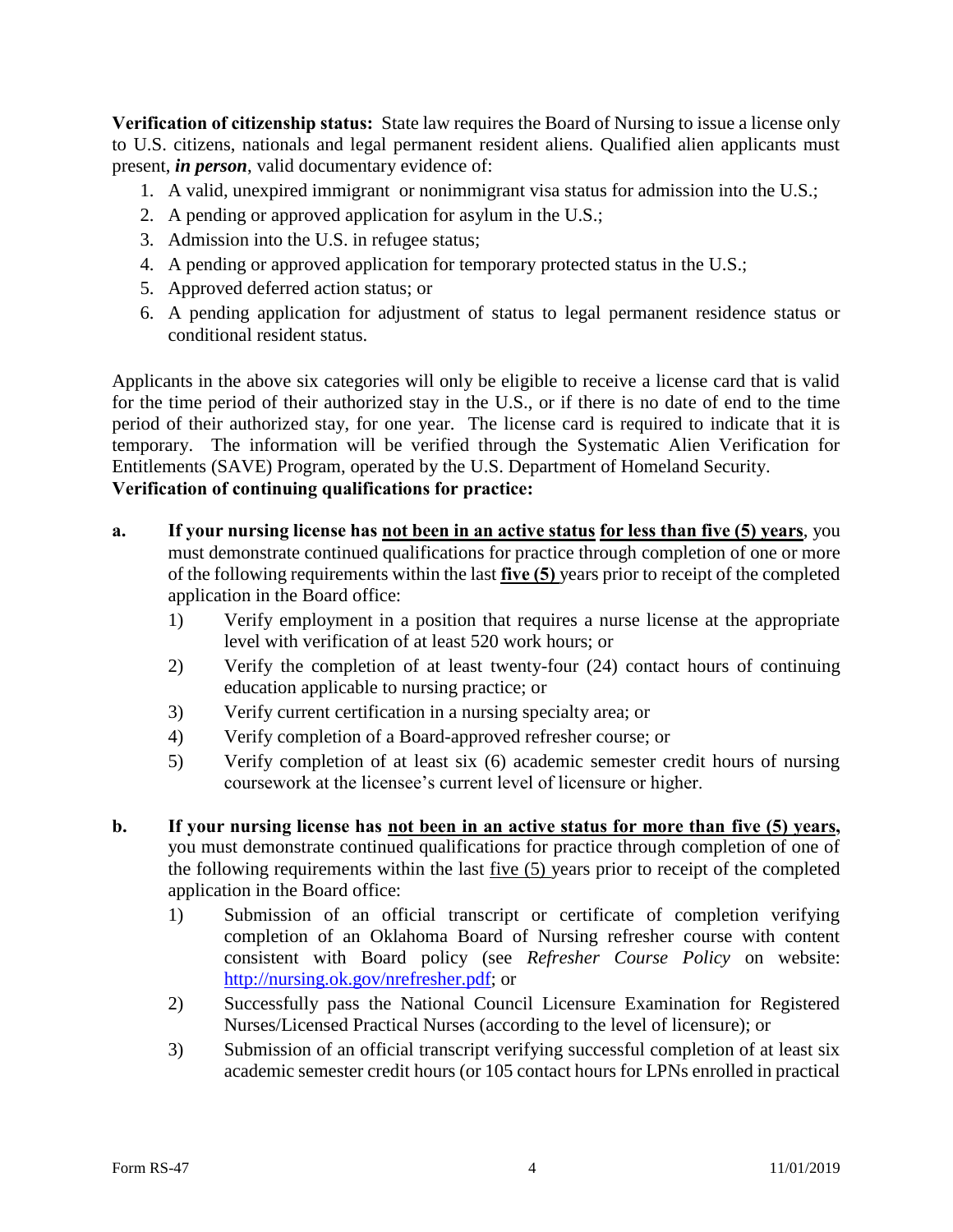nursing courses) of nursing courses which include classroom and clinical instruction at the appropriate educational level; or

4) Present evidence of licensure as a Registered Nurse / Licensed Practical Nurse in another state, territory or country with employment in a position that requires nursing licensure with verification of at least 520 work hours during the past five (5) years preceding receipt of the request for return to active status in the Board office.

**Review of criminal charges, disciplinary action, judicial declaration of incompetence, or participation in an alternative program**: Applicants who have ever been summoned, arrested, taken into custody, indicted, convicted or tried for, or charged with, or pleaded guilty to, the violation of any law or ordinance or the commission of any misdemeanor or felony, or requested to appear before any prosecuting attorney or investigative agency in any matter; or have ever had disciplinary action taken against a nursing license, certification or registration, any professional or occupational license, registration, or certification and/or any application for a nursing or professional or occupational license, registration, or certification or if there is currently any investigation of your nursing license, registration, or certification; and/or any professional or occupational license, registration, or certification; and/or any application for a nursing and/or professional or occupational license, registration, or certification in any state, territory or country; have ever been judicially declared incompetent; or are currently participating in an alternative to discipline program in any state, territory, or country are required to notify the Oklahoma Board of Nursing. A "report in writing" means that the applicant/licensee provides a signed and dated description stating in his/her own words the date, location, and circumstances of the incident, and if applicable, the resulting action taken by the court, agency, or disciplinary board. The report may be in the form of a letter or a statement in the provided space on the application. The report must be accompanied by certified court records or a board order. A verbal report does not constitute a "report in writing". A written report not accompanied by a full set of certified court records or the board order(s) does not constitute a "report in writing". Failure to report such action is a violation of the *Oklahoma Nursing Practice Act*.

### **Military Personnel:**

Per 59 O.S. § 4100.8, if you are an active duty military personnel or the spouse of an active duty military personnel who has received orders or notice for military transfer or honorable discharge to this state, please provide to the Board's office a copy of the United States Uniformed Services Identification and Privilege Card and a copy of the military member's Permanent Change of Station (PCS) orders. No application fee is required. Following confirmation that you hold a valid license in another state that is in good standing and reasonably equivalent to the requirements of this state, a temporary license will be granted within 30 days.

If you are relocating to this state pursuant to your spouse's official military orders and you have not worked 520 or more hours in a licensed position in a state in which you were actively licensed within the past 5 years, state law [O.S. 59  $\S$  567.11(8)] allows you to practice nursing only in the **state of Oklahoma** for one hundred twenty days (120) **after** submission of an application and fees for licensure to the Board, provided that you:

- have an active, unencumbered license from another state or territory;
- have no health-related license in a disciplinary status; and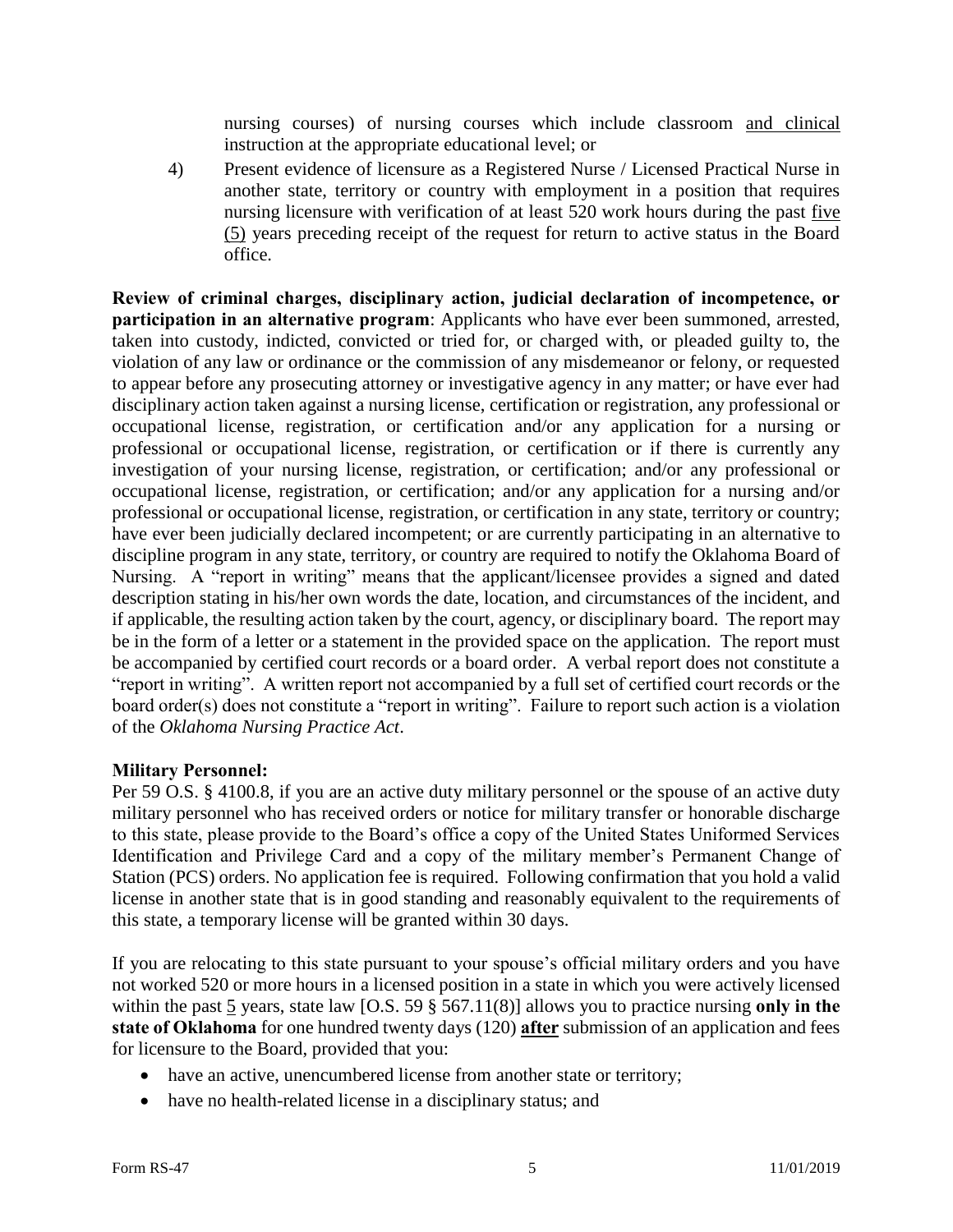furnish to the employer satisfactory evidence of current, unencumbered licensure in another state or territory.

If this applies to you, please provide evidence of current unencumbered licensure in another state or territory and a copy of your spouse's official military orders with your application.

## **INSTRUCTIONS FOR COMPLETION OF THE APPLICATION**

- 1. *Completion of application*: Please complete and submit the application online on the Board's website: [https://pay.apps.ok.gov/nursing/licensing/app/index.php.](https://pay.apps.ok.gov/nursing/licensing/app/index.php) You must complete all sections of the application **using your name as it appears on your license card**.
	- If you have had a name change since your license has not been in an active status, you must submit a *Name Change Request Form*, fee and the required supporting documentation. You may obtain the *Name Change Request* form on the Board's website, by clicking on the link to "Forms/Applications" or at this link: <http://www.nursing.ok.gov/namechange.pdf> .

**You must provide a Social Security number on the application**. This information is mandatory, pursuant to 56 O.S. § 240.21A and 59 O.S §567.21.

**If submitting a hard copy application, you may NOT use correction fluid on the application**. When you are finished entering your information, sign the application LEGIBLY, using your full legal name.

2. *Fee:* You may pay the application fee online, using a VISA, MasterCard or electronic fund transfer when completing the application. *Fees submitted are not refundable*. If you submit a hard copy application, attach to your application the appropriate fee payable by cashier's check, money order, or personal check. If you do not submit the fee with the application or if the fee is incorrect, the application will be immediately returned without review. If you meet either military personnel options listed in the **Military Personnel** section, a fee is not required.

### 3. *Citizenship:*

#### a. **U.S. Citizens, U.S. Nationals, and Legal Permanent Resident Aliens:**

If your license changed to a non-active status on or before November 1, 2007, you must complete an *Evidence of Status Form Part A*. If you are a U.S. citizen, U.S. national, or legal permanent resident alien, you must also submit a photocopy of one of the documents listed under "Acceptable Documents to Establish Evidence of Citizenship" on the *Evidence of Status Form*.

If your license changed to a non-active status after November 1, 2007, you must complete the *Affidavit of Citizenship Status* unless you have previously submitted one.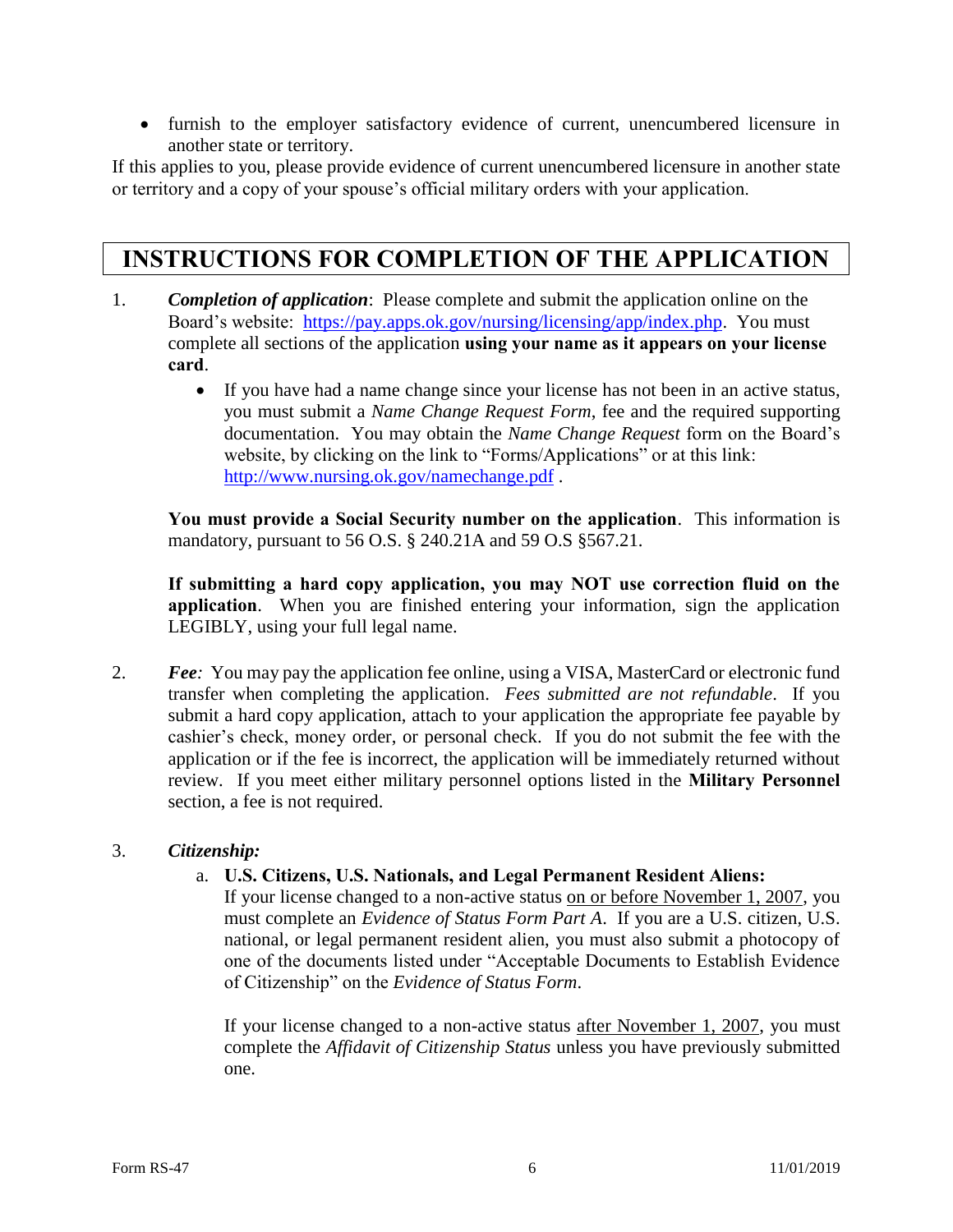- b. **Qualified aliens:** According to State law, **if you are a qualified alien, you must bring in person** the *Evidence of Status Form* to the Board office along with the original documents that support your qualified alien status, as shown on the *Evidence of Status Part B Form*. At the Board office, a staff member will copy your qualified alien status documentation and will notarize the *Evidence of Status Form*.
- 4. *Background Check:* Each applicant must provide fingerprint images to be used for the purpose of permitting a state and national criminal history records search through the OSBI and FBI. The criminal history records search must be conducted through the Board's vendor, Idemia, no more than ninety (90) days prior to receipt of the application in the Board office. The results of the search are provided directly to the Board office by the OSBI usually within one to two weeks. Please read the *Privacy Act Statement and Applicant Notification* found in the Appendix to this set of instructions. Procedures for changing, correcting or updating OSBI and / or FBI results are set forth in Title 28, C.F.R., §16.34 and will be furnished as needed.

**Option 1**: **If you have an Oklahoma mailing address**, you will need to go to an IdentoGo center sponsored by Idemia located within the state to provide fingerprints electronically. These sites are available by appointment only. You must visit the following website to schedule an appointment: [www.identogo.com](http://www.identogo.com/)**,** or you must call (877) 219-0197 to make an appointment. Payment can be made during your appointment or online when scheduling. **Please note that your fingerprints must be obtained electronically only at an IdentoGO center sponsored by Idemia.**

**Option 2**: **If you have an out-of-state mailing address,** Board staff will mail you specific fingerprint cards that you must take to a local law enforcement agency to obtain the fingerprints. **Please note that you must wait to receive the specific coded fingerprint cards from the Board office prior to obtaining your fingerprints.** An addressed envelope will be provided as the fingerprint cards **must be mailed by the law enforcement agency directly to an IdentoGO center sponsored by Idemia.** You are responsible for the postage and the costs associated with obtaining your fingerprints; **OR** If you are in Oklahoma, you may follow the instructions for Option 1 above. Please note that you cannot be issued a multistate license from the State of Oklahoma unless you declare Oklahoma as your primary state of residence.

5. *Criminal Charges, Disciplinary Action, Judicial Declaration of Mental Incompetence, or Alternative Program:* If you answer "yes" to the questions in the section on *History of Criminal Charges, Disciplinary Action, Mental Incompetence, or Alternative Program* in the application, you must **submit a statement on the application form, describing the date, location and circumstances of each incident, and the resulting action(s) taken by the court or disciplinary board**. If you have more than one incident you are reporting, you must speak to every case/charge that has been filed.

Question #1 in the section on *History of Criminal Charges, Disciplinary Action, Mental Incompetence, or Alternative Program* in the application addresses a history of being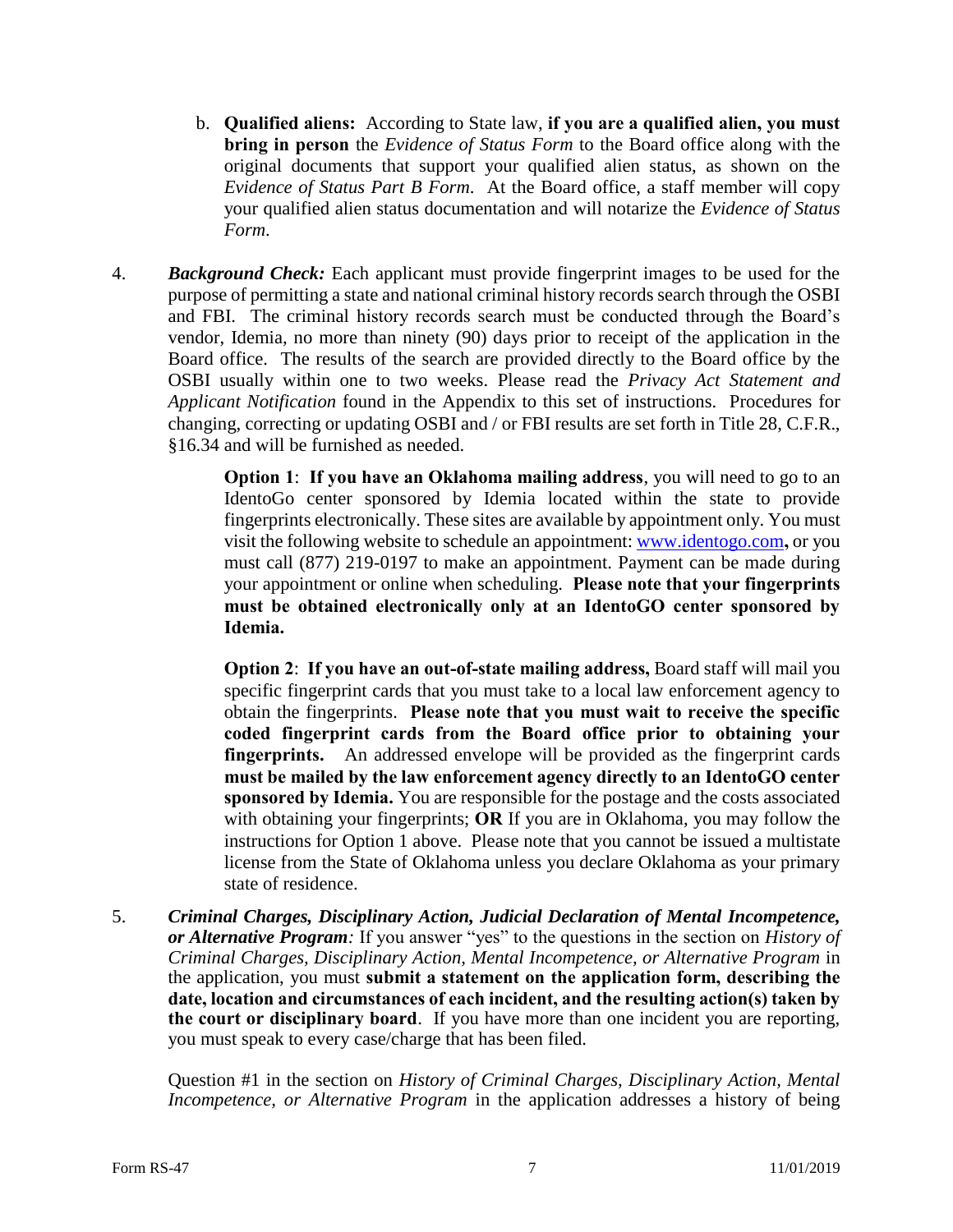summoned, arrested, taken into custody, indicted, convicted or tried for, or charged with, or pleaded guilty to, the violation of any law or ordinance or the commission of any misdemeanor or felony, or being requested to appear before any prosecuting attorney or investigative agency in any matter. If you answer "yes" to Question #1 in this section, you must submit certified copies of the:

- **Information Sheet, Incident Report, Complaint, and/or Charges** (brief summary of the incident prepared by the court)
- **Affidavit of Probable Cause** (listing of the charges brought against you)
- **Judgment and Sentence** (findings of the court and sentence imposed**)**
- **verification that Judgment and/or Sentence requirements are complete**.

Certified copies are copies of court records obtained from the courthouse in the county/city where the action occurred, dated and signed by the court clerk, and affixed with the court seal. You may obtain these documents from the courthouse in the county/city or in the federal court of the district in which the court action occurred. If no records are found, have the agency provide a certified letter stating no records were found in a search from the date of offense through current. **The Board staff will not accept Internet court documents, such as Oklahoma Court Information System case reports. Please note that you must report** *all* **arrests and/or charges that have been brought against you**.

Question #2 in the section on *History of Criminal Charges, Disciplinary Action, Mental Incompetence, or Alternative Program* in the application addresses a history of disciplinary action taken against a nursing license, certification or registration; any professional or occupational license, registration, or certification; and/or any application for a nursing or professional or occupational license, registration, or certification. If you answer "yes" to question #2 in this section, please request that a certified copy of the Board order be submitted directly to the Board office from the licensing agency.

Question #4 in the section on *History of Criminal Charges, Disciplinary Action, Mental Incompetence, or Alternative Program* in the application addresses a history of having been judicially declared mentally incompetent. If you answer "yes" to question #4 in this section, please contact Board staff for further instructions.

Question #5 in the section on *History of Criminal Charges, Disciplinary Action, Mental Incompetence, or Alternative Program* in the application addresses current participation in an alternative to discipline program. If you answer "yes" to question #5 in this section, please request that a certified copy of the Board Order or alternative program participation documents be submitted directly to the Board office from the licensing agency and/or alternative program.

### 6. *Verification of continuing qualifications for practice***:**

- a. **If your license has been in a non-active status for less than five (5) years,** you must establish continuing qualifications for practice to be eligible for issuance of a multistate license with an existing Oklahoma license not in active status. You may establish continuing qualifications for practice through one of the following:
	- If you have worked at the applicable level of licensure in another state, territory, or country for a minimum of 520 hours in the last five years, please request that your employer submit an *Employment Verification Form*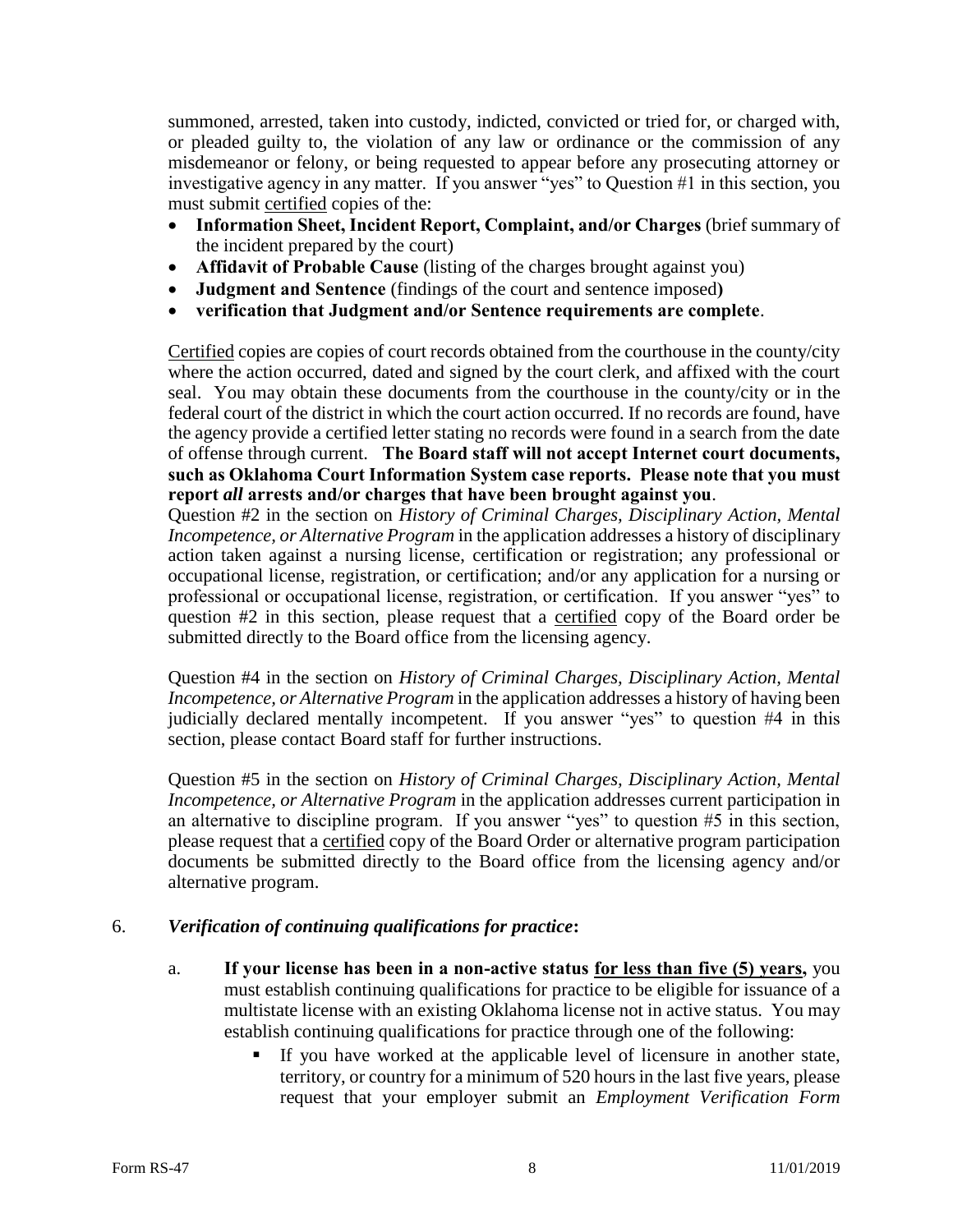directly to the Board. Each employer that is providing verification must complete and submit a separate Form. **Please note that this Form must be completed and signed by an administrator/supervisor at the place of employment, or by an authorized individual in the Human Resources Department**

- Submit evidence of completion of at least twenty-four (24) contact hours of continuing education applicable to nursing practice
- Submit evidence of current certification in a nursing specialty area
- Submit an official transcript or certificate of completion for an Oklahoma Board of Nursing approved refresher course. A list of Board-approved refresher courses is available on the Board's website: [www.nursing.ok.gov/nrefresher.pdf.](http://www.nursing.ok.gov/nrefresher.pdf)
- Submit an official transcript documenting at least six (6) academic semester credit hours of nursing coursework earned in a board-approved nursing education program
- b. **If your license has been in a non-active status for more than five (5) years,** you must establish continuing qualifications for practice to be eligible for issuance of a multistate license with an existing Oklahoma license not in active status. You may establish continuing qualifications for practice through one of the following**:** 
	- i. If you have worked at the applicable level of licensure in another state, territory, or country for a minimum of 520 hours in the last five years, please request that your employer submit an *Employment Verification Form*  directly to the Board. Each employer that is providing verification must complete and submit a separate Form. **Please note that this Form must be completed and signed by an administrator/supervisor at the place of employment, or by an authorized individual in the Human Resources Department.**
	- ii. If you have not practiced in a position requiring a nursing license for the minimum number of hours in the last five years prior to submitting an application, you must provide an official transcript or certificate of completion for an Oklahoma Board of Nursing approved refresher course or an official transcript documenting hours earned in a board-approved nursing education program. A list of Board-approved refresher courses is available on the Board's website: [www.nursing.ok.gov.](http://www.ok.gov/nursing)
	- iii. If you have not worked, completed a board-approved refresher course, or completed the required hours in a nursing education program, please note on the application that you wish to re-take the NCLEX examination to establish continuing qualifications for practice.
- 7. *Employment in a nursing position:* If you answer "yes" to questions in Section II regarding employment in a position requiring an Oklahoma nursing license, please request that your employer submit an *Employment Verification Form* directly to the Board. Each employer that is providing verification must complete and submit a separate Form. **Please note that this Form must be completed and signed by an administrator/supervisor at the place of employment, or by an authorized individual in the Human Resources**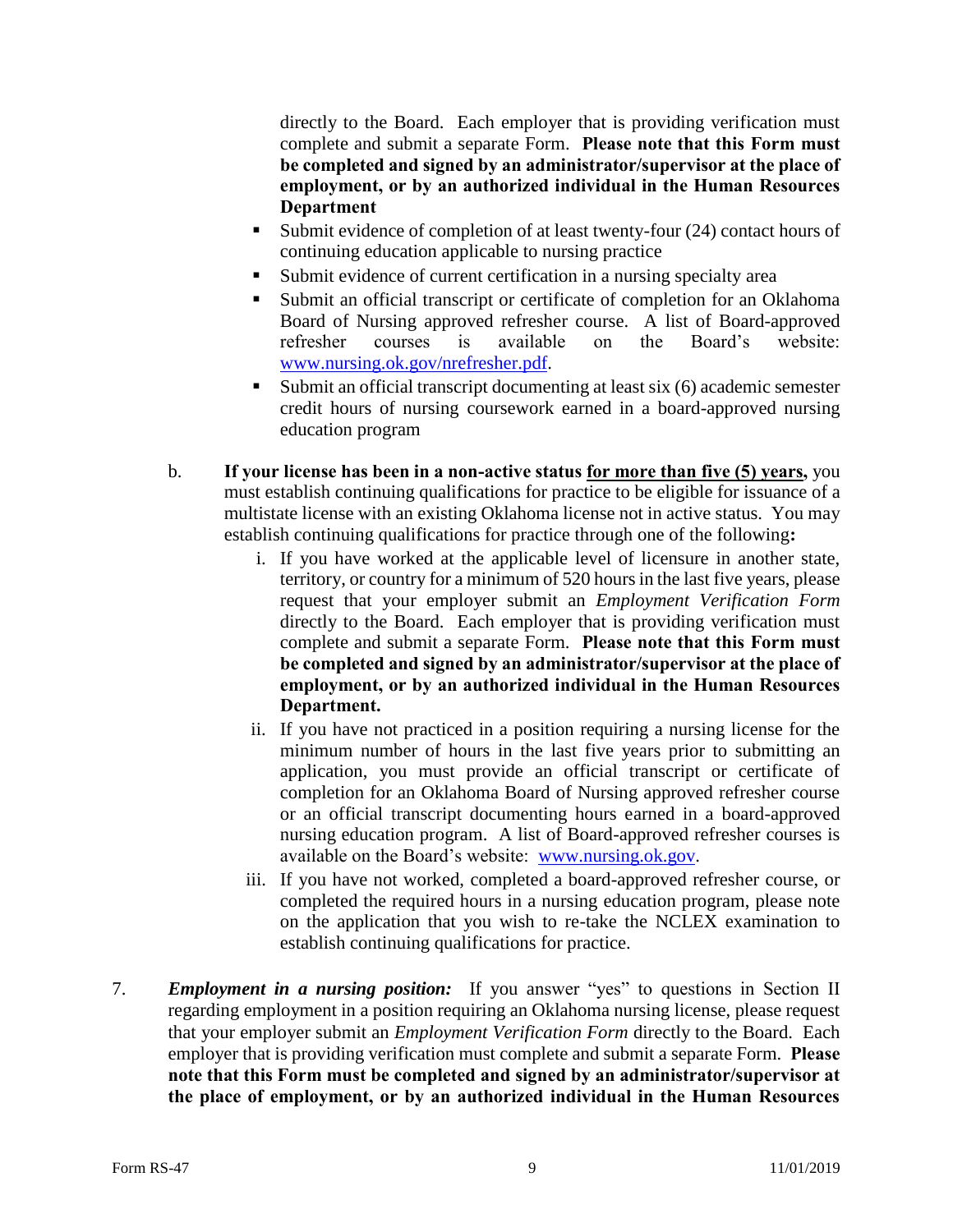**Department.** It is essential that the date you indicated that you last worked in a position requiring a nursing license matches the *Employment Verification Form*. Please check with your employer if you are unsure of the date you last worked in a position requiring an Oklahoma nursing license.

- 8. *Declaration of primary state of residence:* In order to be eligible to obtain a multistate license from the State of Oklahoma, you must declare Oklahoma as your primary state of residence. The Board may request further evidence that includes but is not limited to:
	- a. Driver's license with a home address;
	- b. Voter registration card displaying a home address;
	- c. Federal income tax return declaring the primary state of residence;
	- d. Military Form No. 2058 (state of legal residence certificate); and/or
	- e. W2 from US Government or any bureau, division or agency thereof indicating the state of residence.

If you do not have one of these documents, please contact the Board office for further direction regarding the processing of your application.

# **OTHER INFORMATION**

You are required to notify the Board in writing of any address changes occurring during the application process. This notification must be signed and submitted in person, by mail, or by facsimile.

Your application to the Board is valid for six (6) months after receipt. After that time, a new application and fee must be submitted. Applications are processed in the order they are received. Registered Nurse licenses expire the last day of the licensee's birth month in even-numbered years, and Licensed Practical Nurse licenses expire the last day of the licensee's birth month in oddnumbered years following the date of issuance. The application fee includes the processing of your application and licensure through the current renewal period.

### **Fees are not pro-rated and are non-refundable.**

In accordance with Oklahoma law (59 O.S. §567.7 (E)), the Executive Director shall suspend the license or certificate of a person who submits a check, money draft, or similar instrument for payment of a fee which is not honored by the financial institution named. The suspension becomes effective ten (10) days following delivery by certified mail of written notice of the dishonor and the impending suspension to the person's address on file. Upon notification of suspension, the person may reinstate the authorization to practice upon payment of the fees and any and all costs associated with notice and collection. The suspension shall be exempt from the Administrative Procedures Act.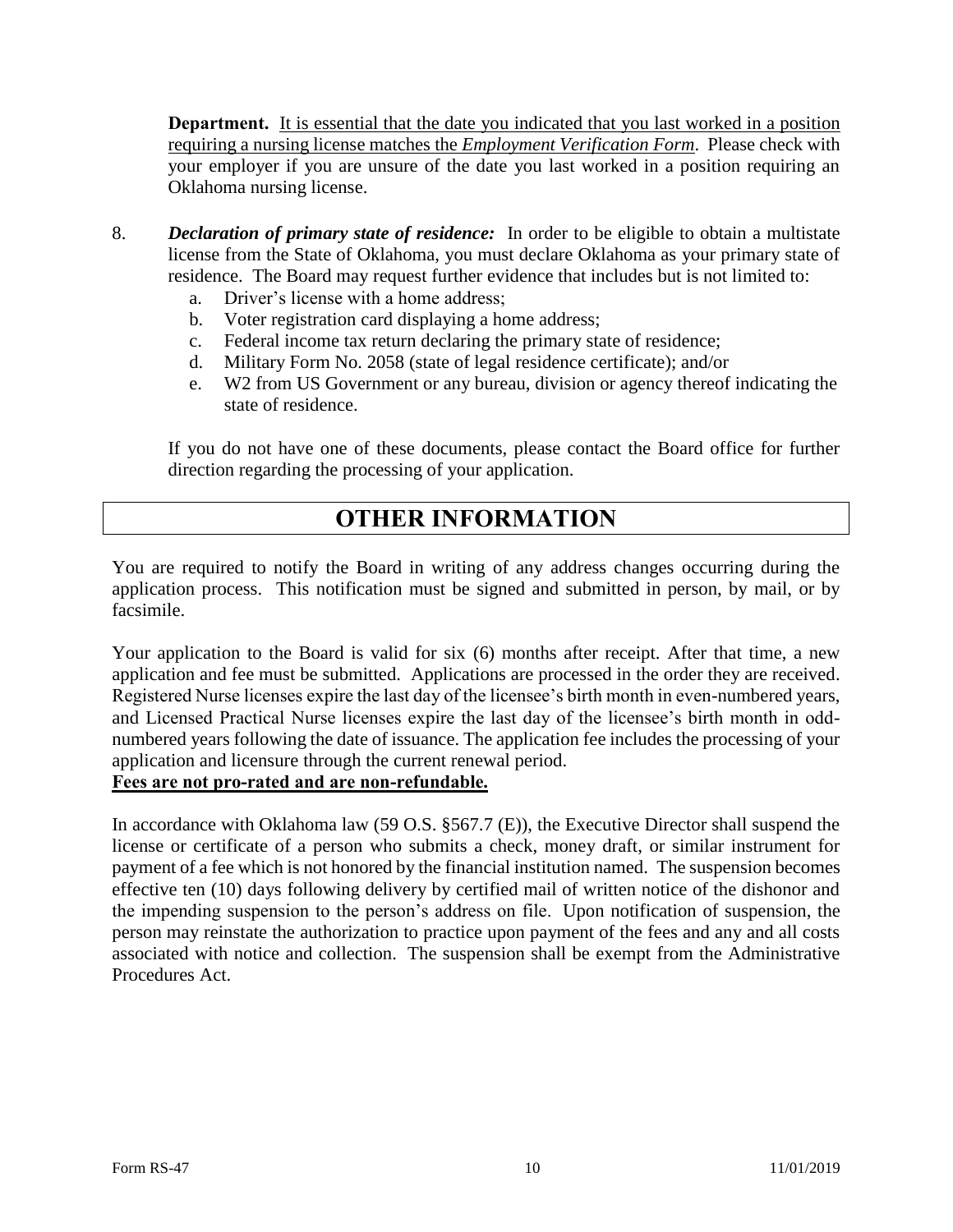### **COMMON MISTAKES THAT DELAY APPLICATION PROCESSING**

- **Leaving application questions incomplete or unanswered, or using correction fluid on the application**
- **Failing to submit an** *Evidence of Status Form/Affidavit of Citizenship Status* **and supporting documentation if needed**
- **Failing to request that the employer submit an** *Employment Verification Form* **directly to the Board office if needed**
- **Last date worked on the application does not match last date worked on the**  *Employment Verification Form*
- **Failing to provide a complete description and documentation regarding history of criminal charges, disciplinary action, judicial declaration of incompetence, or alternative program**